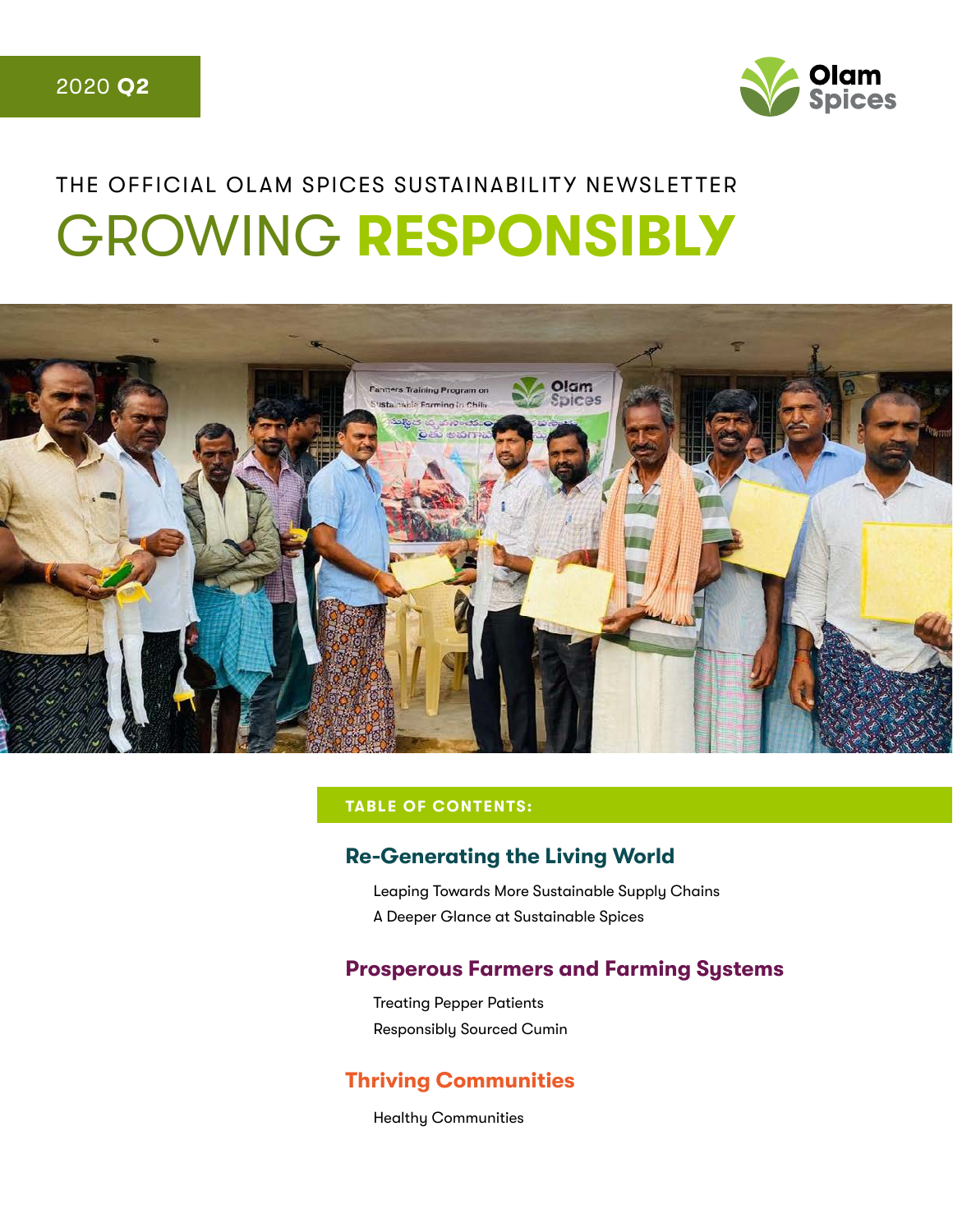## **Re-Generating the Living World**

## **Leaping Towards More Sustainable Supply Chains**

Olam Spices' chili and turmeric products have earned a new seal, one with the little green frog aka the Rain Forest Alliance (RFA) certification. Both supply chains, which consist of 100+ farmers and over 140 hectares of land, are now certified to supply over 600 metric tons of RFA chili and turmeric.

Throughout the process, we worked closely with farmers to implement biodiversity conservation practices such as incorporating border and native trap crops to attract beneficial insects and reduce pest pressure along with pesticide applications.

Farmer trainings were conducted across multiple categories of natural resource conservation including soil and water management, waste management and safe use and handling of pesticides. Growers were also given fertilizer recommendations based

on individual soil health tests, waste management programs were implemented on their farms and personal protective equipment (PPE) was distributed.

In an effort to enhance farmer livelihoods and human well-being, sessions on labor laws, covering fair wages and child labor were conducted in local languages. Assessments were also conducted to ensure farm workers were provided access to clean drinking water and sanitary facilities and that any occupational hazards were identified.

The ultimate goal of these initiatives is to help our chili and turmeric farmers improve yields and crop quality, while reducing the cost of cultivation - thereby increasing the net returns to the farmer.

#### **[H](https://vimeo.com/435918555)[EAR FROM ONE OF THE FARMERS](https://www.youtube.com/watch?v=JyTVdStp3-k&feature=youtu.be) >**



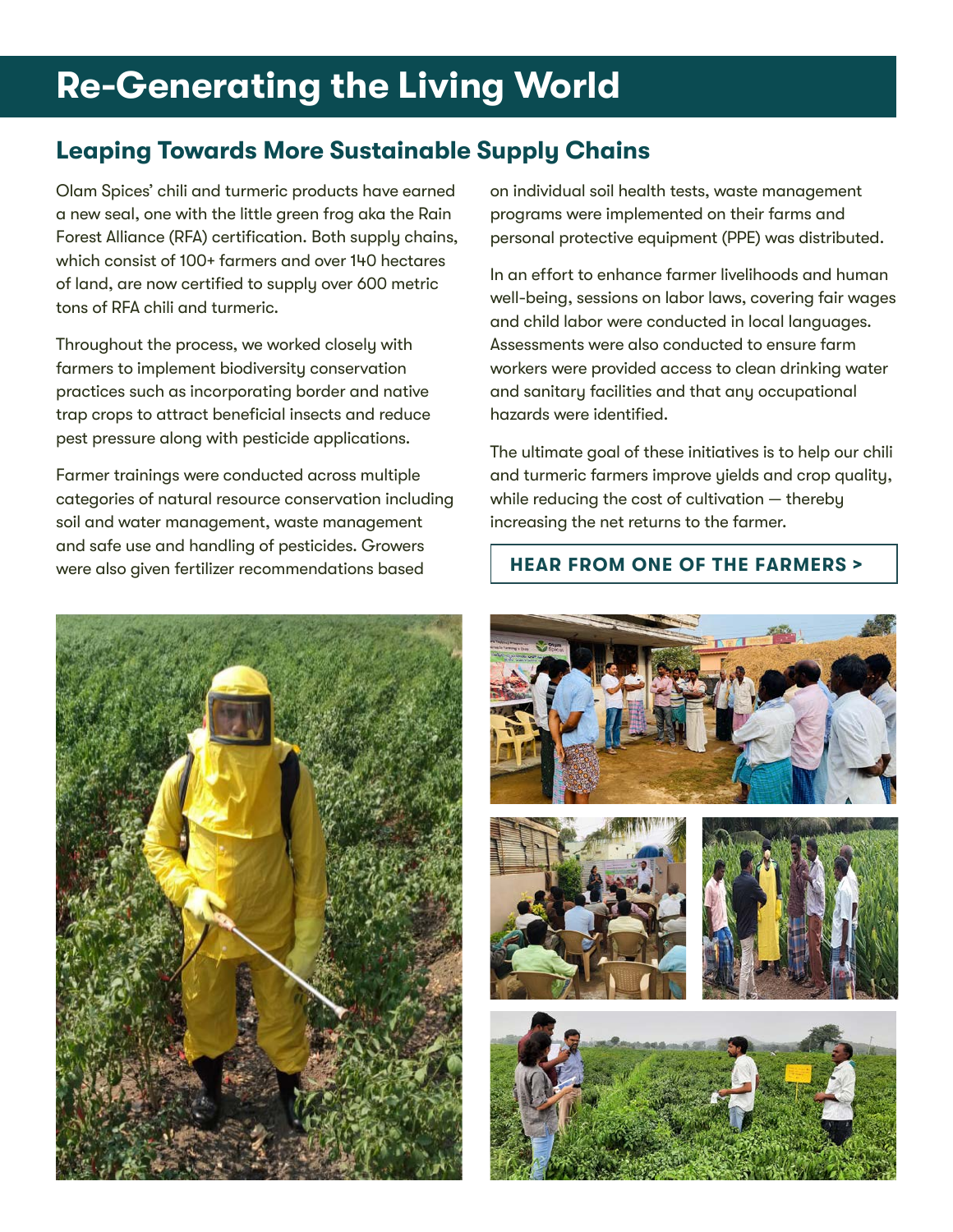## **A Deeper Glance at Sustainable Spices**

Olam's new agricultural systems management tool, AgInsight, has officially launched in the United States for the 2021 crop season. AgInsight will provide further data into the sustainability of our AtSource verified, onion, garlic, parsley and chili supply chains.

Our crop managers, who visit our growers' fields to regularly monitor crops and troubleshoot any potential problems or successes, will now be equipped with AgInsight. The daily notes they record on pests, chemical applications, water dates, the status of the crop and any comments or concerns shared by the farmer, will automatically be geotagged to the field they are standing in, with the date and time.

Additional metrics collected through AgInsight include details on farm energy use, pesticide and fertilizer use, water use, details on biodiversity, soil health and additional characteristics unique to the farm. These data points will be used to develop environmental footprints for crops and grower regions visualized

through AtSource, as well as provide trend data to compare changes in the data over time.

The AgInsight system will be used to connect the farmer to the hauler and processor — ensuring full traceability, fair labor standards and sustainability along the way.



## **Prosperous Farmers and Farming Systems**

## **Treating Pepper Patients**

On our pepper estate in Vietnam, we have been working with the Centre for Agriculture and Bioscience International (CABI) to train our staff as Plant Doctors. The goal of the CABI program is to achieve higher yields with improved crop quality by building the capacity of field staff to quickly and effectively diagnose and treat pepper plants.

Currently, there are 14 trained Plant Doctors in the Gai Lai province who have enhanced their skills in pest and disease management, field practices for pepper cultivation, plant nutrition and field diagnosis.

Two of the deadliest diseases affecting pepper plants are quick wilt disease, a soil-borne pathogen, and fusarium root rot. If these diseases are not diagnosed early they can kill the plant in just a few

weeks. To counter these diseases the Plant Doctors are trained to identify plant ailments early and treat the plant quickly, at the appropriate time, while minimizing chemical usage.